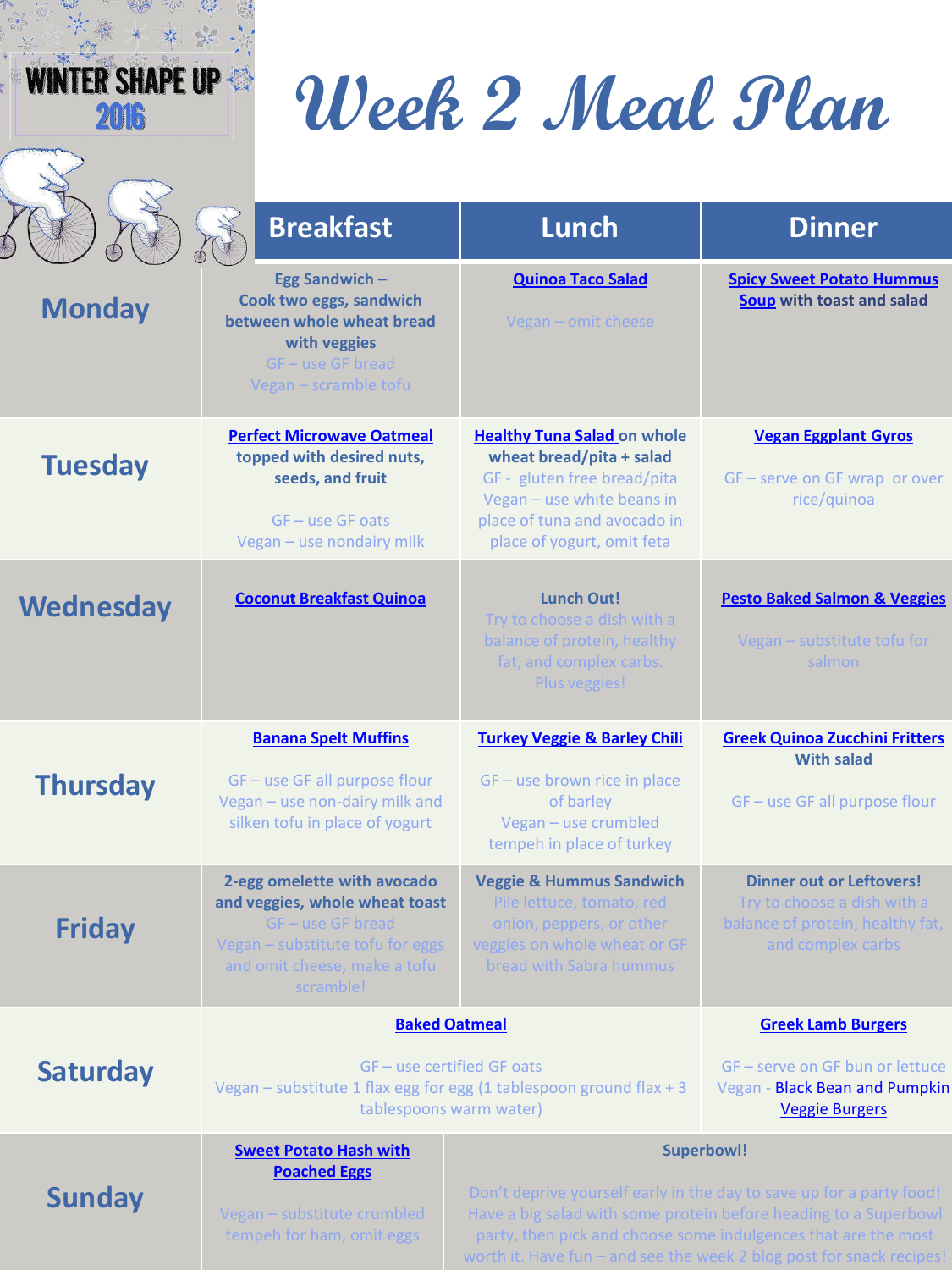

**Produce** 

3 Bell peppers Avocados 4 Tomatoes 3 onions 2 red onions 2 eggplants **Celery** 5 sweet potatoes 5 zucchini 1 yellow squash 1 cucumber Broccoli slaw Spinach Bananas **Parsley** Cilantro Garlic 3 lemons 8 oz mushrooms Additional veggies for salads Additional veggies to saute

## **Meat & Fish**

1 lb ground turkey 1 lb ground lamb 2 salmon filets 6 oz smoked ham Chunk light tuna

#### **Frozen**

Peas

# **Canned & Jarred Goods**

**Week 2** 

1 can Coconut milk 1 can Black beans 1 can red kidney beans 28 oz diced tomatoes 8 oz tomato sauce Unsweetened applesauce Kalamata olives Sundried tomatoes 9 cups vegetable stock Pesto

#### **Dairy & Eggs**

Cheddar cheese Feta cheese Eggs Plain greek yogurt Milk (dairy or non-dairy)

#### **Dry Goods & Bread**

Quinoa **Oats** Barley Spelt flour Whole wheat pastry flour Whole wheat bread Whole wheat pita bread Nuts, seeds & dried fruit of choice Ground flaxseed

# **Seasonings, Condiments & Staples**

Sabra Supremely Spicy hummus Sabra classic hummus Olive oil Canola oil Salsa Dijon mustard Balsamic vinegar Red wine vinegar Hot sauce Salt Pepper Cumin Chili powder Dried oregano Dried dill Za'atar Dried tarragon Dried thyme Ground mustard Brown sugar Vanilla extract Maple syrup Brown sugar Cinnamon Baking powder Baking soda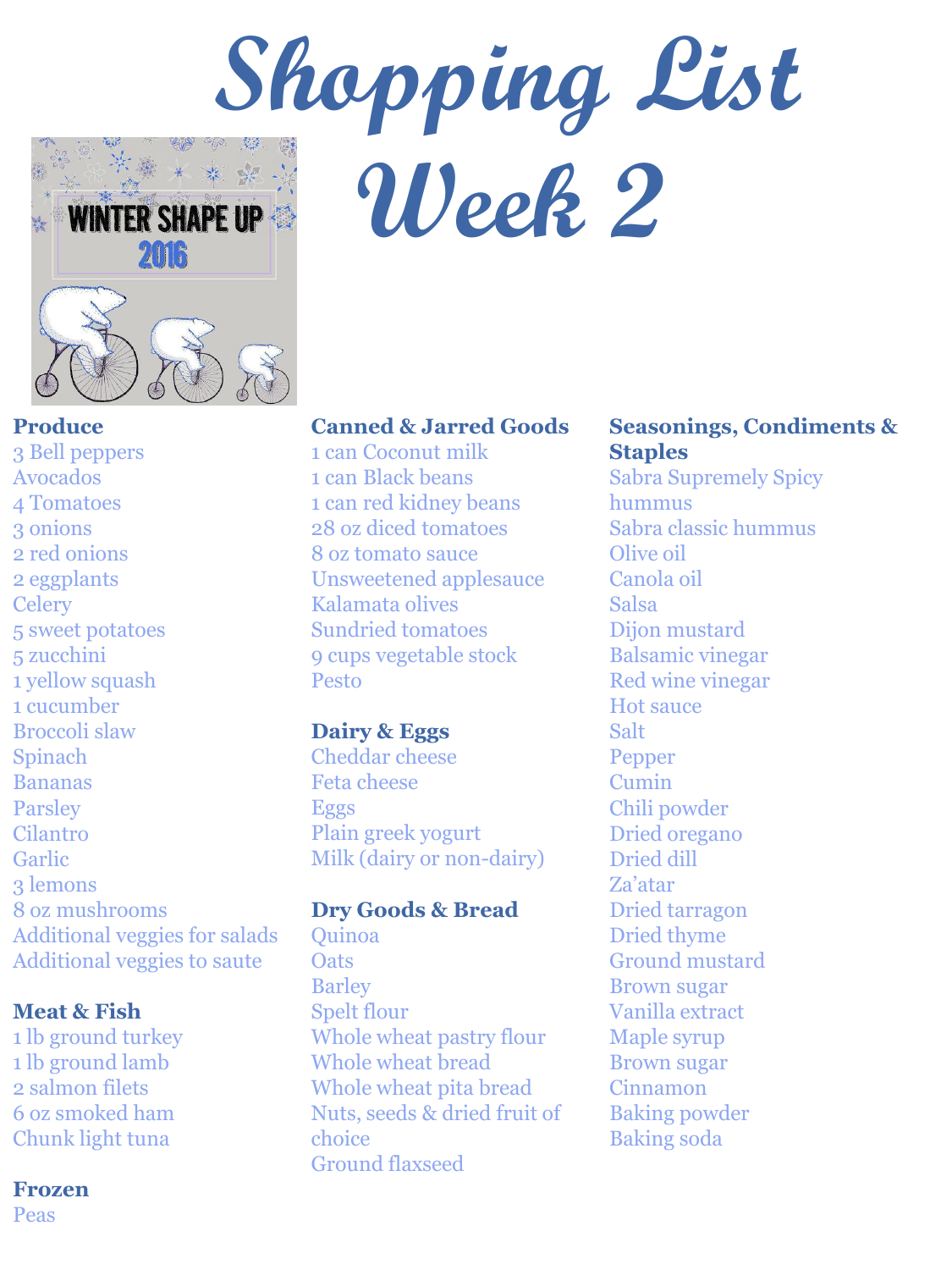

**Produce** 

3 Bell peppers Avocados 4 Tomatoes 3 onions 2 red onions 2 eggplants **Celery** 5 sweet potatoes 5 zucchini 1 yellow squash 1 cucumber Broccoli slaw Spinach Bananas **Parsley** Cilantro Garlic 3 lemons 8 oz mushrooms Additional veggies for salads Additional veggies to saute

# **Proteins & Dairy Subs**

2 packages tempeh Firm tofu Silken tofu Non-dairy milk

## **Frozen**

Peas

 **Vegan** 

 **Week 2** 

**Canned & Jarred Goods**

1 can Coconut milk 2 cans Black beans 1 can red kidney beans 1 can white beans 28 oz diced tomatoes 1 can pumpkin 8 oz tomato sauce Unsweetened applesauce 9 cups vegetable stock Pesto

# **Dry Goods & Bread**

Quinoa **Oats Barley** Spelt flour Whole wheat pastry flour Whole wheat bread Whole wheat pita bread Nuts, seeds & dried fruit of choice Ground flaxseed

# **Seasonings, Condiments & Staples**

Sabra Supremely Spicy hummus Sabra classic hummus Olive oil Canola oil Salsa Dijon mustard Balsamic vinegar Red wine vinegar Hot sauce Salt Pepper Cumin Chili powder Dried oregano Dried dill Za'atar Dried tarragon Dried thyme Ground mustard Brown sugar Vanilla extract Maple syrup Brown sugar Cinnamon Baking powder Baking soda